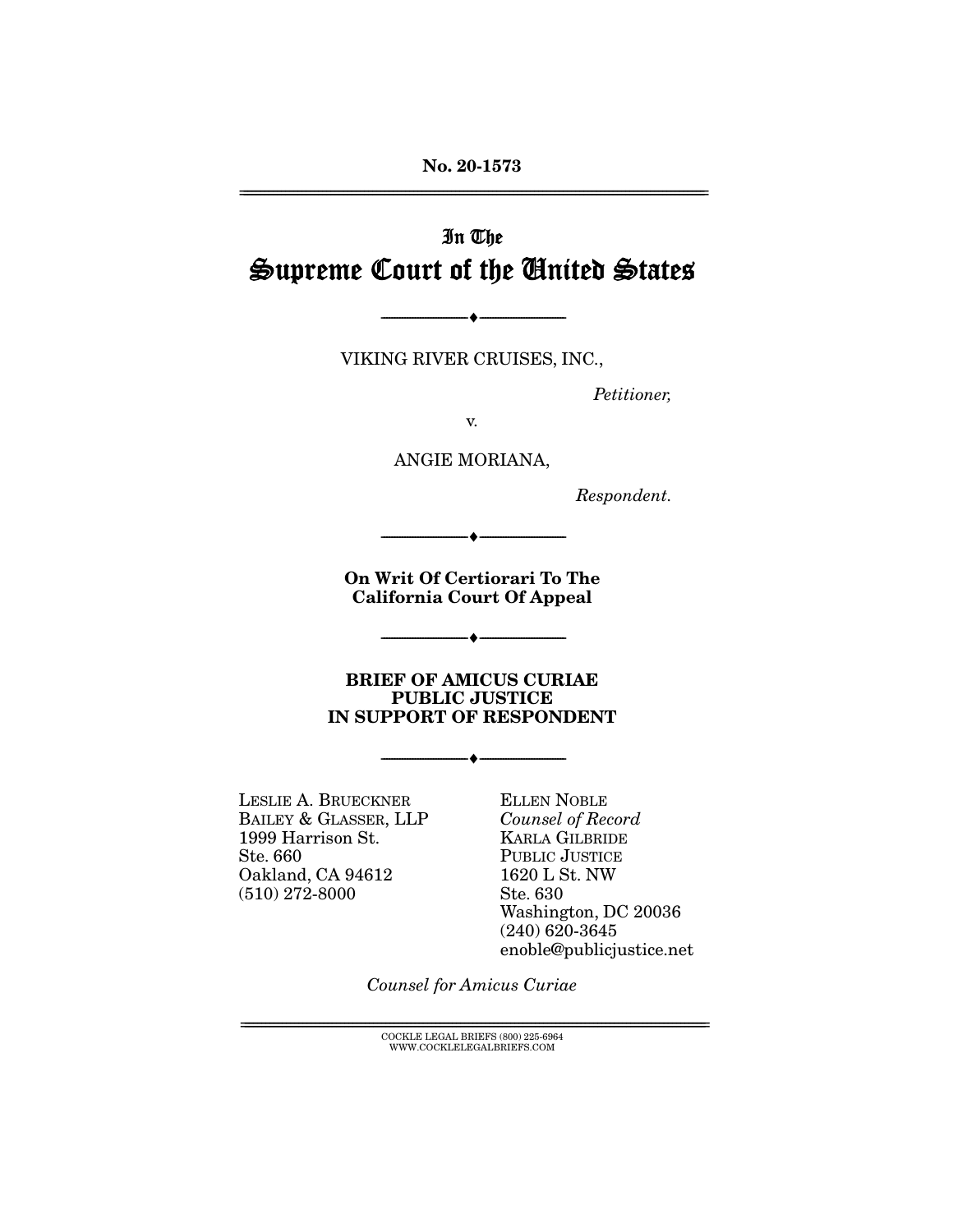# TABLE OF CONTENTS

|--|

|                                                                                                                                        | i  |
|----------------------------------------------------------------------------------------------------------------------------------------|----|
|                                                                                                                                        | ij |
| INTEREST OF AMICUS CURIAE                                                                                                              | 1  |
| SUMMARY OF ARGUMENT                                                                                                                    | 1  |
|                                                                                                                                        | 4  |
| I. A wide variety of representative actions,<br>including PAGA actions, are fully com-<br>patible with traditional, bilateral arbitra- | 4  |
| II. A waiver of representative actions is a                                                                                            | 12 |
|                                                                                                                                        | 16 |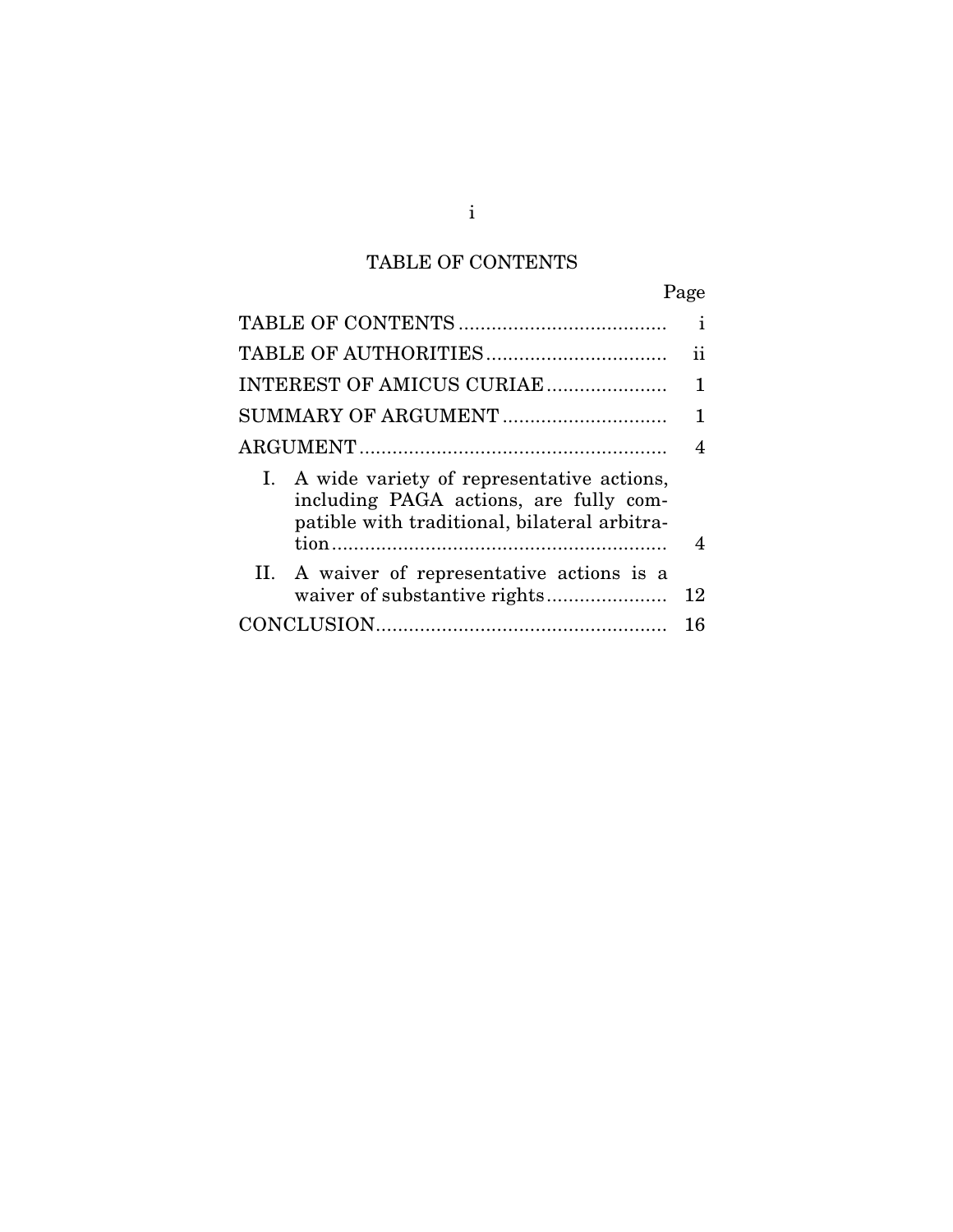# TABLE OF AUTHORITIES

| <b>CASES</b>                                                                                                  |
|---------------------------------------------------------------------------------------------------------------|
| Am. Exp. Co. v. Italian Colors Rest.,                                                                         |
| Arias v. Super. Ct.,                                                                                          |
| Arnulfo P. Sulit, Inc. v. Dean Witter Reynolds, Inc.,                                                         |
| AT&T Mobility LLC v. Concepcion,                                                                              |
| Bales v. Arbor Manor,<br>No. 4:08CV3072, 2008 WL 2660366                                                      |
| Beer v. Islamic Republic of Iran,<br>No. 08-CV-1807-RCL, 2010 WL 5105174                                      |
| Bird v. Shearson Lehman/Am. Express, Inc.,                                                                    |
| In re Carl,                                                                                                   |
| Dengler by Dengler v. Crisman,                                                                                |
| Dorman v. Charles Schwab Corp.,<br>780 F. App'x 510 (9th Cir. 2019)10                                         |
| Ellington Credit Fund, Ltd. v.<br>Select Portfolio Servicing, Inc.,<br>837 F. Supp. 2d 162 (S.D.N.Y. 2011) 14 |

ii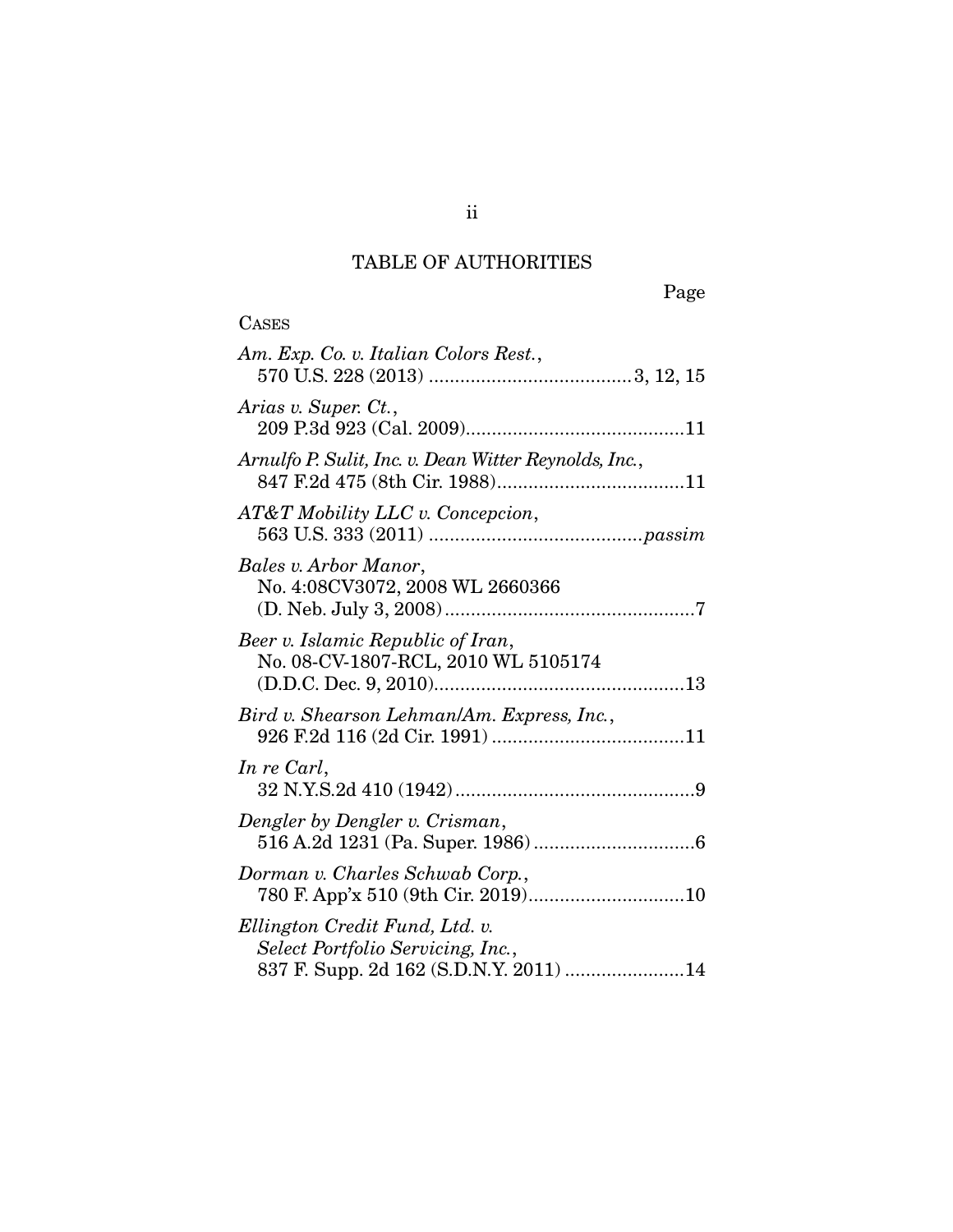## TABLE OF AUTHORITIES—Continued

|                                                                       | Page |
|-----------------------------------------------------------------------|------|
| Epic Sys. Corp. v. Lewis,                                             |      |
| Kindred Nursing Centers Ltd. P'ship v. Clark,                         |      |
| Kramer v. Smith Barney,                                               |      |
| In re Labatt Food Serv., L.P.,                                        |      |
| LaRue v. DeWolff, Boberg & Assocs., Inc.,                             |      |
| Levine v. Smith,                                                      |      |
| Lindsey v. C&J Well Servs., Inc.,<br>No. 1:16-CV-019, 2018 WL 6268200 |      |
| Lumsden v. Lumsden Bros. & Taylor Inc.,                               |      |
| Mass. Mut. Life Ins. Co. v. Russell,                                  |      |
| Mitsubishi Motors Corp. v.<br>Soler Chrysler-Plymouth, Inc.,          |      |
| Nichols v. Alcatel USA, Inc.,                                         |      |
| Pritzker v. Merrill Lynch, Pierce,<br>Fenner & Smith, Inc.,           |      |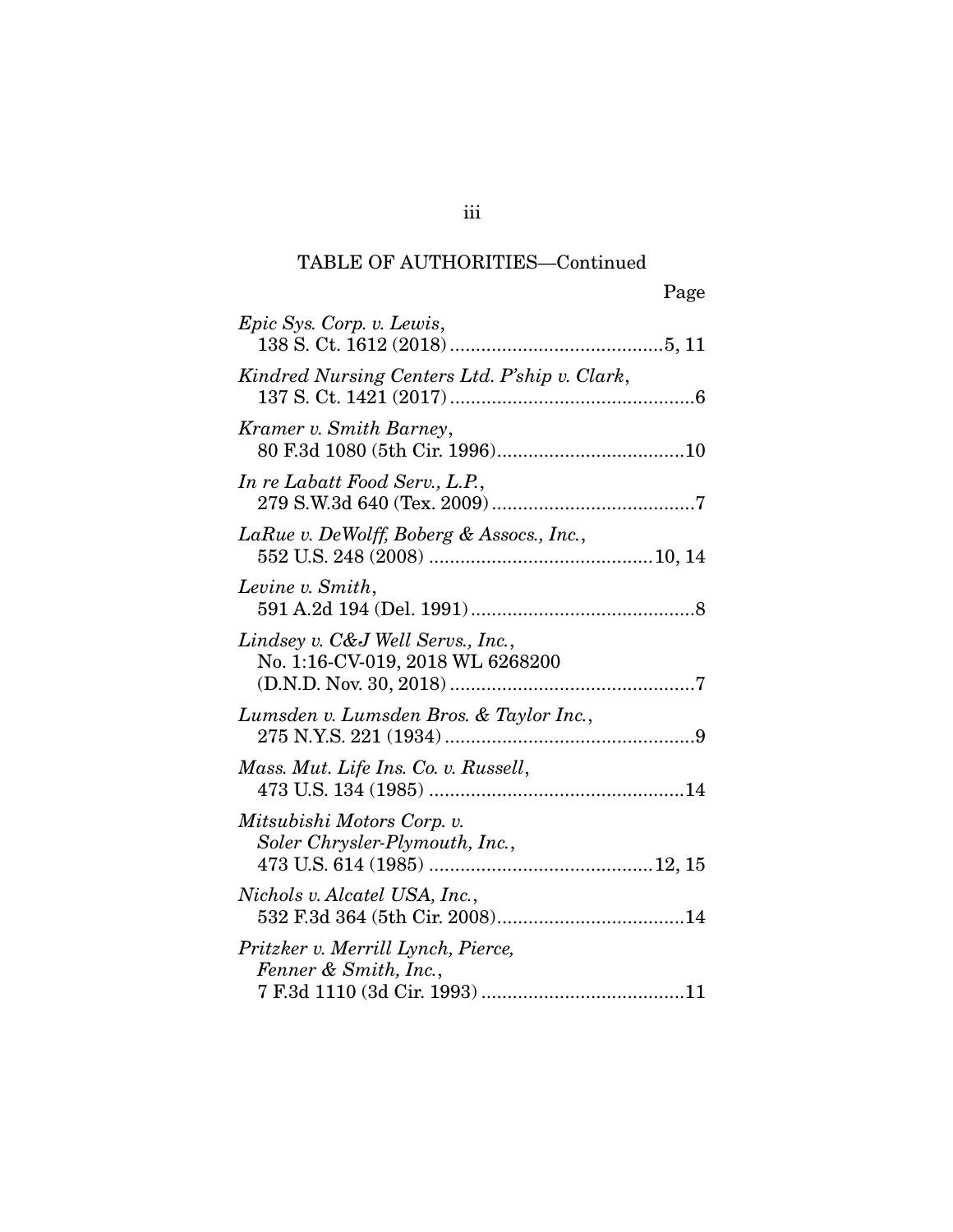## TABLE OF AUTHORITIES—Continued

| Robinson Prop. Grp., Ltd. P'ship v. McCalman,                                           |  |
|-----------------------------------------------------------------------------------------|--|
| In re Salomon Inc. Shareholders' Derivative Litig.,<br>No. 91 CIV. 5500, 1994 WL 533595 |  |
| Simmons v. Miller,                                                                      |  |
| Smith v. Bd. of Directors of Triad Mfg., Inc.,                                          |  |
| In re Wells Fargo & Co. S'holder Derivative Litig.,                                     |  |
| Williams v. Imhoff,                                                                     |  |

## STATUTES & RULES

### OTHER AUTHORITIES

| 1 Am. Jur. 2d Abatement, Survival, and Revival |
|------------------------------------------------|
|                                                |
|                                                |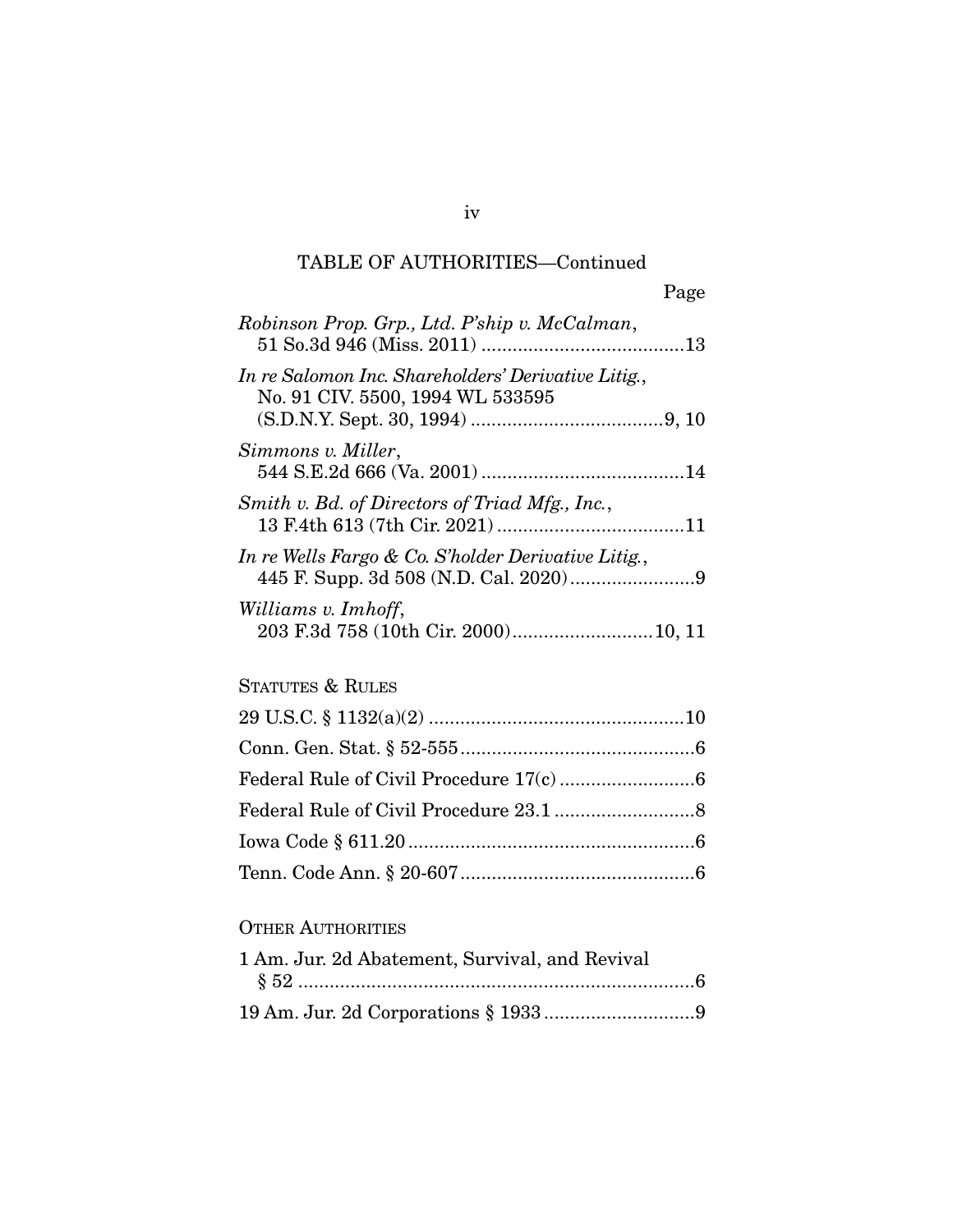# TABLE OF AUTHORITIES—Continued

|                                                                                                   | Page |
|---------------------------------------------------------------------------------------------------|------|
|                                                                                                   |      |
| Jeffrey A. Sanborn, The Rise of 'Shareholder De-<br>rivative Arbitration' in Public Corporations, |      |
| Sarah N. Lynch, U.S. SEC's Piwowar urges com-<br>panies to pursue mandatory arbitration clauses,  |      |
| Survival of Actions Brought Under Federal Stat-                                                   |      |
| W. Page Keeton et al., Prosser & Keeton on Torts                                                  |      |

v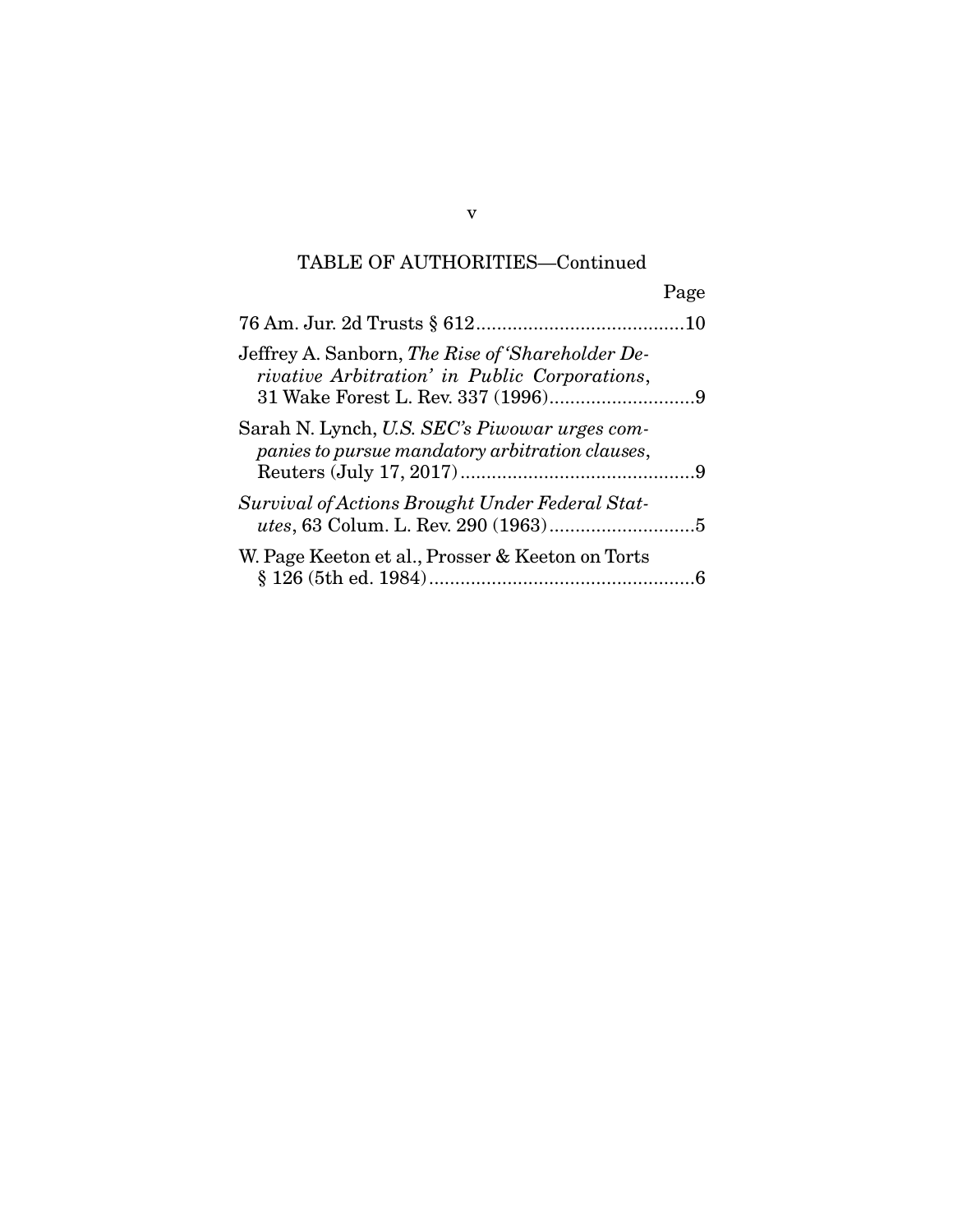#### **INTEREST OF AMICUS CURIAE**

 Public Justice is a national public interest legal advocacy organization that specializes in precedentsetting, socially significant civil litigation, with a focus on fighting corporate and governmental misconduct.<sup>1</sup> Public Justice has long maintained an Access to Justice Project, which seeks to ensure that the civil courts are an effective tool that people with less societal power can use to win just and equitable outcomes and hold to account those with more power.

 Towards that end, Public Justice has an interest in the law surrounding mandatory arbitration and ensuring that the Federal Arbitration Act ("FAA") is applied consistently with its text. Public Justice has appeared before this Court as a party or amicus in numerous cases regarding mandatory arbitration and the interpretation of the FAA.

#### **SUMMARY OF ARGUMENT**

--------------------------------- ♦ ---------------------------------

 The question presented in this case is whether the Federal Arbitration Act requires the enforcement of an arbitration agreement that, contrary to state law, prohibits employees from bringing any representative

<sup>1</sup> Pursuant to Rule 37.6, Amicus affirms that no counsel for any party authored this brief in whole or in part, and no person or entity other than Amicus, its members and its counsel has made a monetary contribution to support the brief 's preparation or submission. Petitioner and Respondent have granted blanket consent to the filing of amicus briefs.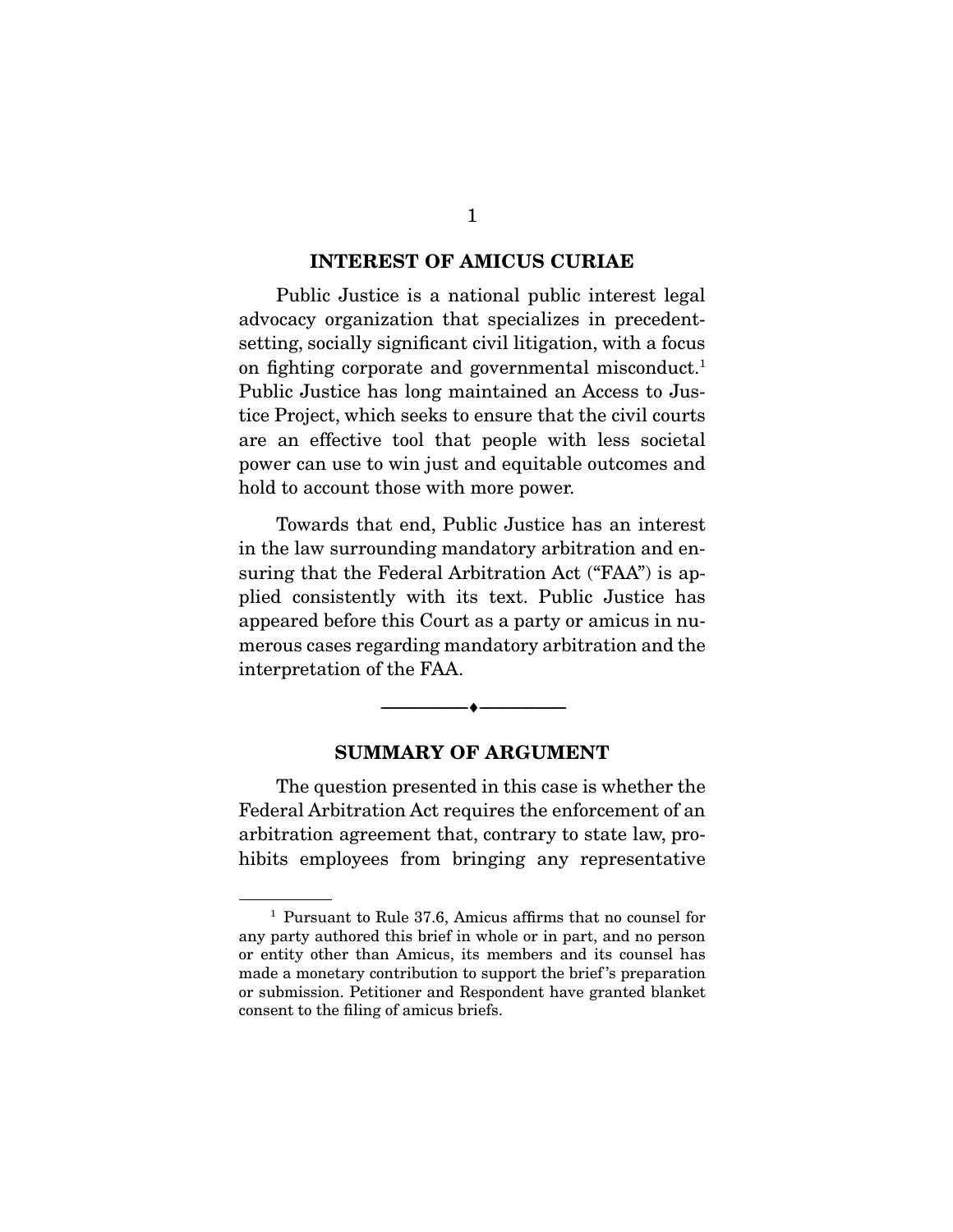action, including a claim under California's Private Attorneys General Act ("PAGA") for civil penalties on behalf of the State. Petitioner insists that this question is answered by *AT&T Mobility LLC v. Concepcion*, 563 U.S. 333 (2011), which held that courts must enforce arbitration agreements that ban class actions, even when state law prohibits such bans, because the class action procedure interferes with fundamental attributes of arbitration. Petitioner argues "there is no meaningful distinction" between class or collective actions and a representative PAGA action. Pet. Br. at 2.

 But not all representative actions are the same. Unlike class or collective actions which involve the aggregation of many independent claims, most representative actions—including PAGA actions—simply involve one entity stepping into the shoes of another and litigating on its behalf. For example, in wrongful death actions, a person's heirs bring claims on behalf of the estate. In guardian ad litem actions, a child pursues claims through a parent or "next friend." Corporate shareholders bring derivative actions on behalf of the corporation in which they hold shares. And the Employee Retirement Income Security Act ("ERISA") allows individual beneficiaries to bring breach of fiduciary duty claims on behalf of an employee benefit plan.

 These individualized representative actions differ from class or collective actions in two important ways, and each provides an independent reason this Court should affirm the opinion below.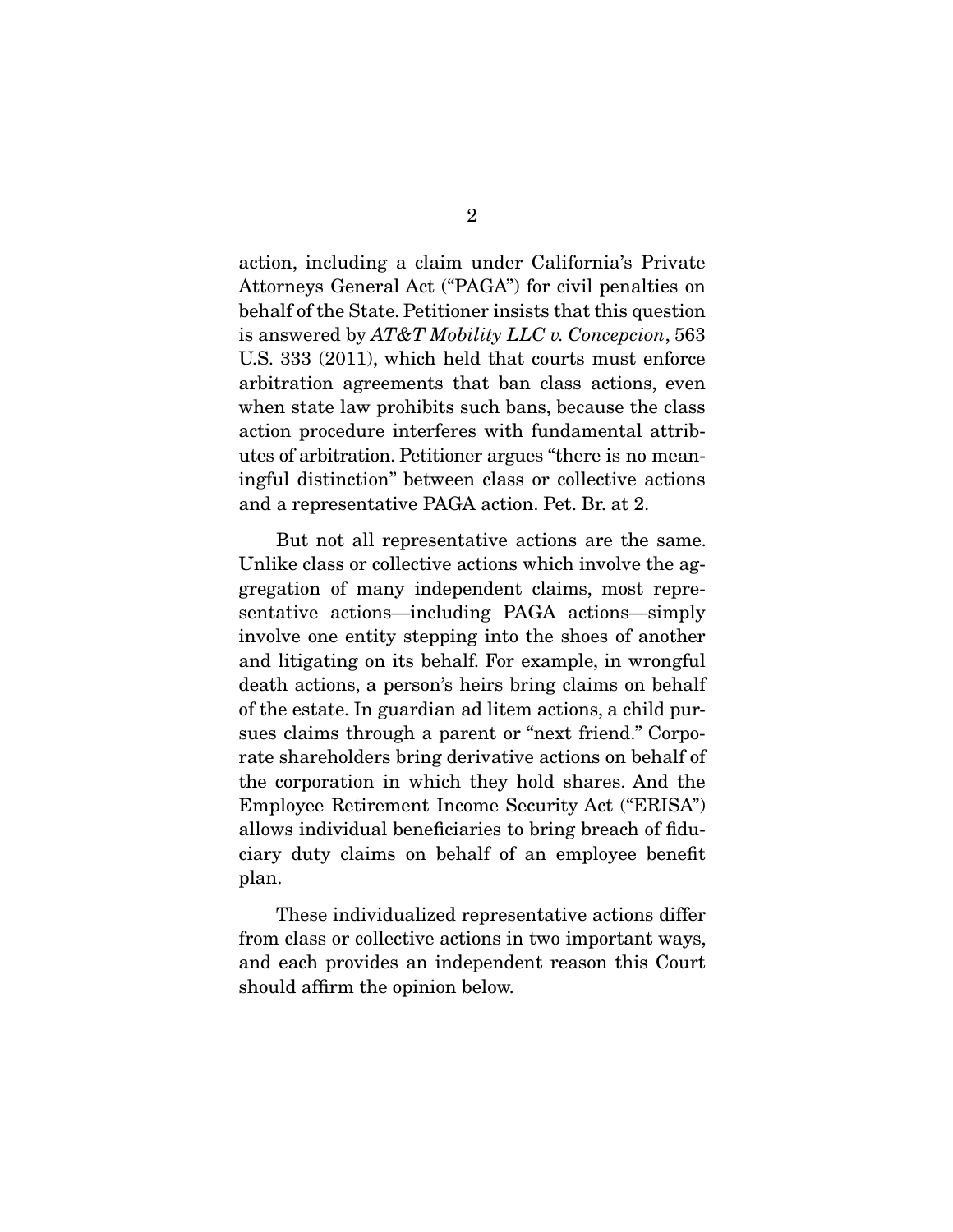First, individualized representative actions, including PAGA actions, are consistent with the fundamental attributes of arbitration. While the aggregation of multiple individuals' separate claims makes class or collective actions complicated and burdensome to adjudicate, individualized representative actions—like wrongful death suits, actions on behalf of a trust, shareholder derivative suits, or ERISA actions—can be, and have been, resolved through ordinary, bilateral arbitration. They are structurally distinct from class or collective actions and do not raise the same procedural issues that animated this Court's decision in *Concepcion*. PAGA claims fall into this category of individualized representative actions that are compatible with bilateral arbitration. Thus, the California rule prohibiting the waiver of PAGA claims does not conflict with the FAA.

 Second, a sweeping ban on any representative action precludes substantive causes of action, not just certain procedural mechanisms. Courts have recognized that the FAA does not apply to arbitration agreements that forbid a person from asserting their substantive, statutory rights. *See Am. Exp. Co. v. Italian Colors Rest.*, 570 U.S. 228, 236 (2013). Faced with a class action ban, plaintiffs can still pursue their substantive rights individually, but there are a myriad of substantive, statutory rights that can *only* be brought in the form of a representative action. If this Court were to place representative action waivers on the same plane as class action waivers, it would allow parties—like nursing homes concerned about wrongful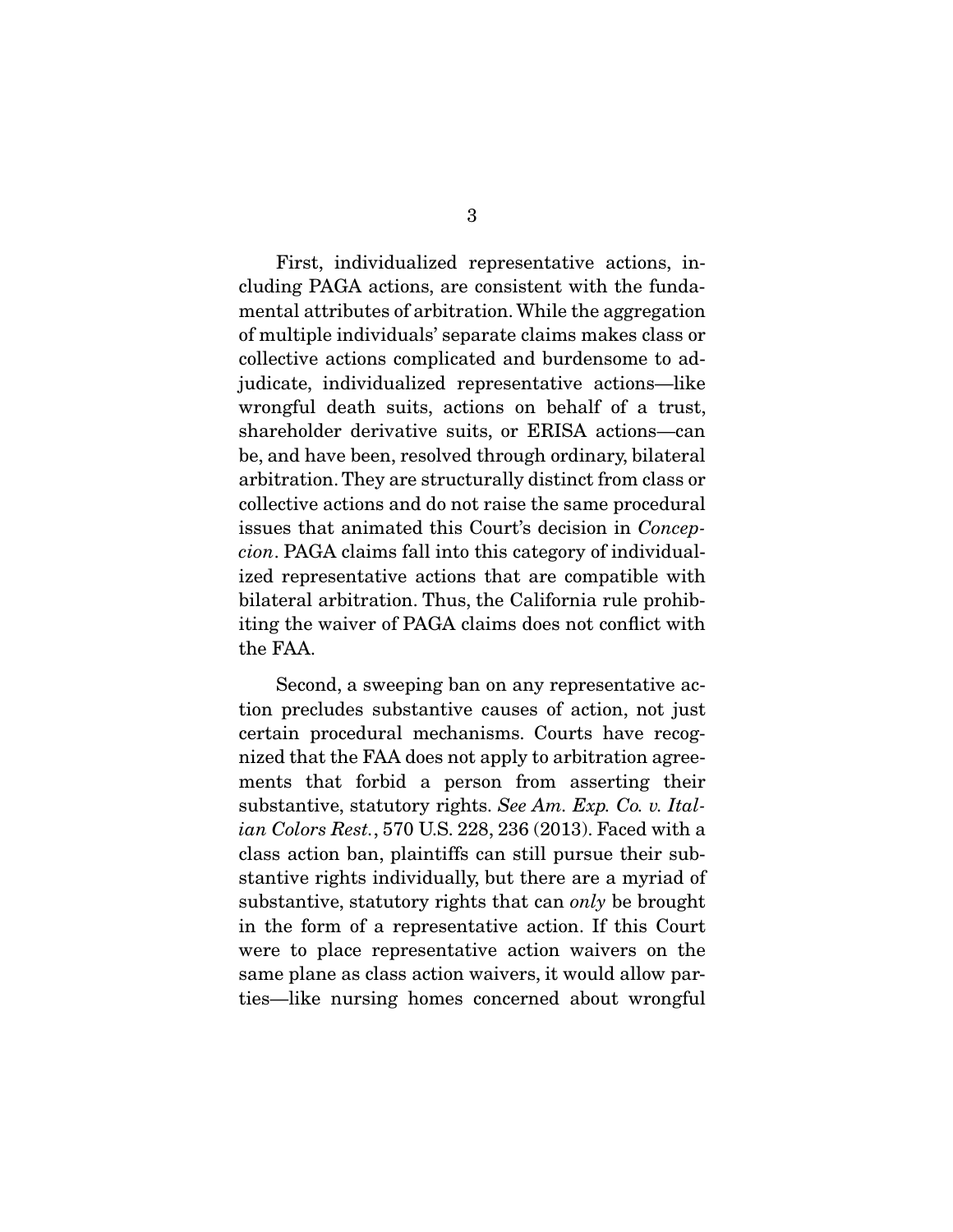death suits or corporations looking to dodge obligations to shareholders—to immunize themselves from liability.

 For these reasons, a ban on any "representative" action is not the same as the class action ban that this Court enforced in *Concepcion*. Far from preserving fundamental attributes of arbitration, licensing broad waivers of any representative action would prevent injured parties from asserting certain claims, whether in court *or* in arbitration. The FAA does not require, or indeed permit, that result, and the Court should affirm the decision of the court of appeal.

#### **ARGUMENT**

--------------------------------- ♦ ---------------------------------

### **I. A wide variety of representative actions, including PAGA actions, are fully compatible with traditional, bilateral arbitration.**

 Contrary to Petitioner's argument, the core element of a representative action—the act of standing in the shoes of another—is compatible with traditional, bilateral arbitration.2 Petitioner argues that representative actions like PAGA undermine the fundamental

<sup>2</sup> This Court need only decide whether individualized representative actions like PAGA are compatible with bilateral arbitration if it first concludes that an agreement to waive representative actions is within the scope of section 2 of the FAA. As explained below, the FAA does not authorize enforcement of agreements to waive substantive, statutory rights, and thus the FAA does not apply to the employment agreement at issue. *See infra* at Part II; *see also* Resp. Br. at 16-25.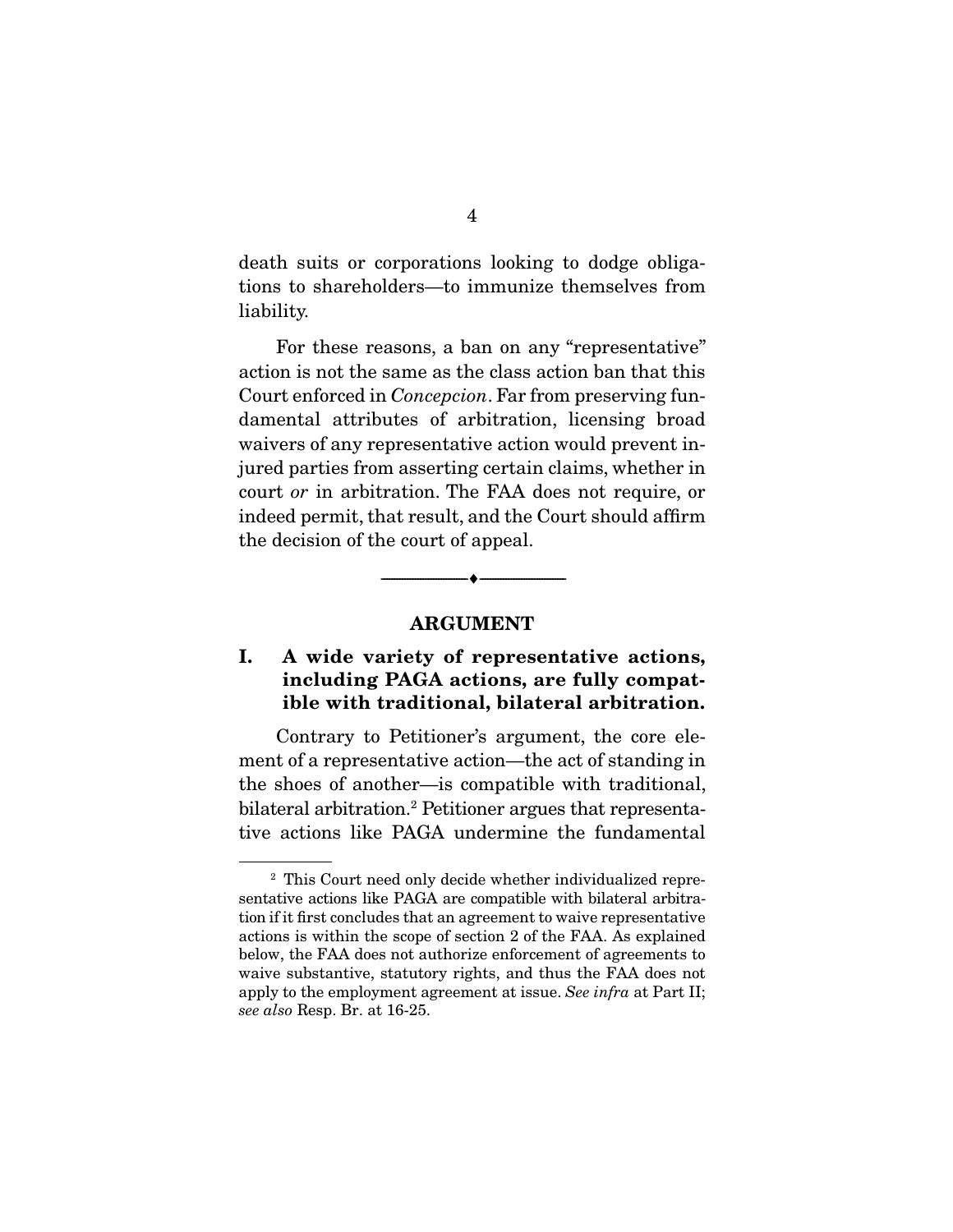attributes of arbitration just as class actions do, and thus the FAA preempts state laws that prohibit representative action waivers just as it preempts state laws that prohibit class action waivers. *See* Pet. Br. at 22-35. But the reasoning of the Court's decision in *Concepcion*  regarding class action waivers does not extend to a waiver of representative actions like PAGA.

 In *Concepcion*, the Court held that a state law "[r]equiring the availability of classwide arbitration . . . creates a scheme inconsistent with the FAA" because "the switch from bilateral to class arbitration . . . makes the process slower, more costly, and more likely to generate procedural morass" and requires complex, burdensome procedural formalities to ensure absent parties are bound by the results of the arbitration. 563 U.S. at 334, 348-49; *see also Epic Sys. Corp. v. Lewis*, 138 S. Ct. 1612, 1623 (2018).

 But many representative actions, including PAGA claims under California law, are bilateral and can be arbitrated without any of the procedural formalities that class actions demand. Legislatures began authorizing representative actions in response to the very early common law maxim that tort actions end with the death of either the injured party or the tortfeasors. As early as 1330, the statute "De Bonis Asportatis in Vita Testatoris" permitted an executor to sue for trespasses done to personal property of the testator. *See Survival of Actions Brought Under Federal Statutes*, 63 Colum. L. Rev. 290, 290 (1963).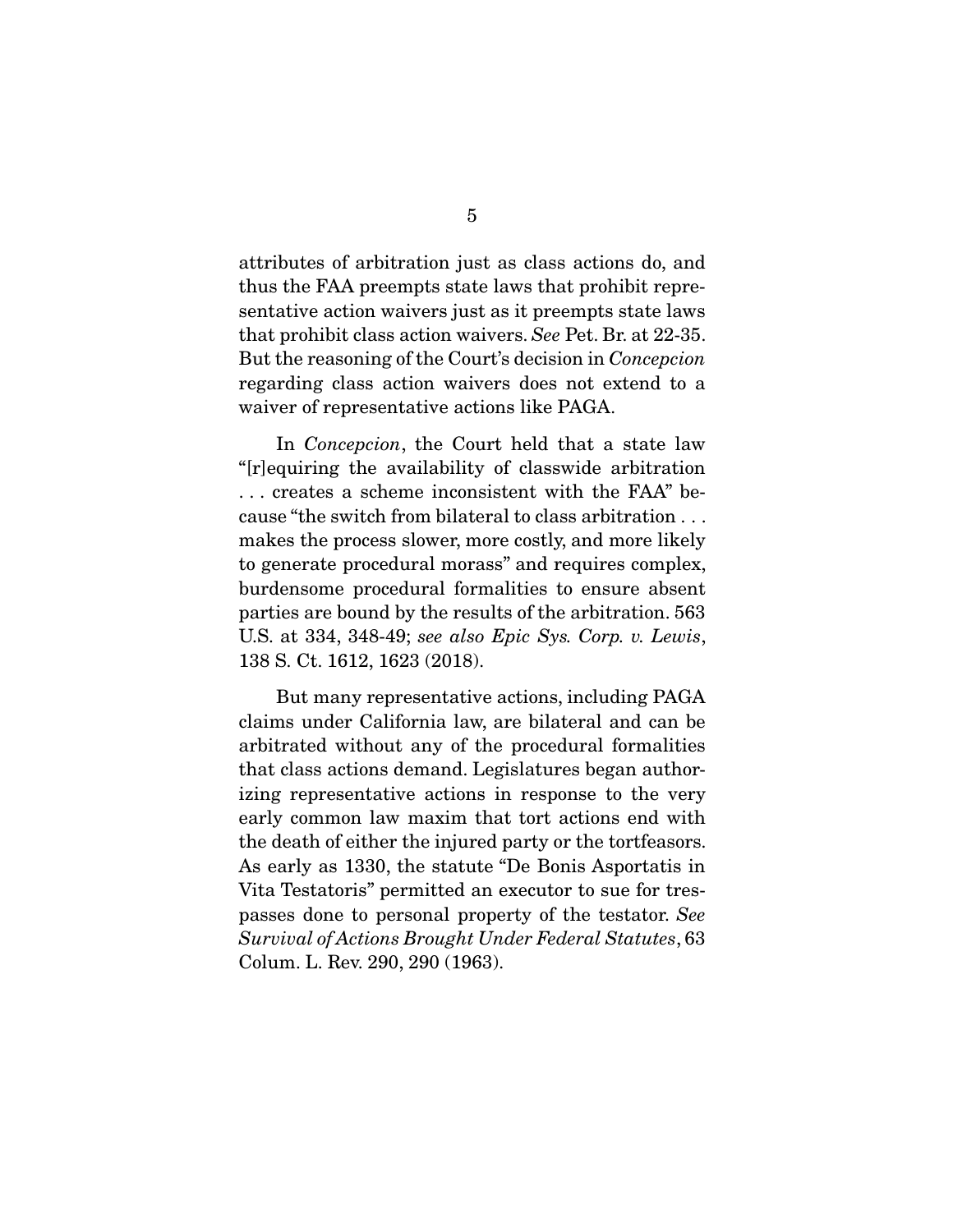Today, every state has some form of wrongful death or survival statute, which permits a personal injury action to continue after the death of either the plaintiff or defendant. *See* W. Page Keeton et al., Prosser & Keeton on Torts § 126, at 942 (5th ed. 1984); *see also*, *e.g.*, Conn. Gen. Stat. § 52-555; Iowa Code § 611.20; Tenn. Code Ann. § 20-607. These statutory causes of action are, by nature, representative because someone must stand in the shoes of the decedent to pursue their claim or make their defense. *See* 1 Am. Jur. 2d Abatement, Survival, and Revival § 52 (noting these actions are "maintained by or against the personal representative of a decedent").

 Similarly, Federal Rule of Civil Procedure 17(c) provides that a guardian, conservator, or next of kin may sue or defend a suit on behalf of an infant or incompetent person. And most states have statutes that require minors involved in civil actions to have a guardian represent their interests in the litigation. *See*, *e.g.*, *Dengler by Dengler v. Crisman*, 516 A.2d 1231, 1234 (Pa. Super. 1986) (explaining mother may bring suit on behalf of minor child injured in car accident).

 These representative actions are routinely resolved through traditional, bilateral arbitration. For example, in *Kindred Nursing Centers Limited Partnership v. Clark*, this Court enforced arbitration agreements with respect to representative wrongful death actions. 137 S. Ct. 1421, 1429 (2017). The Court held that an agent possessing the power of attorney to make decisions for an incapacitated family member could enter into a binding arbitration agreement on that family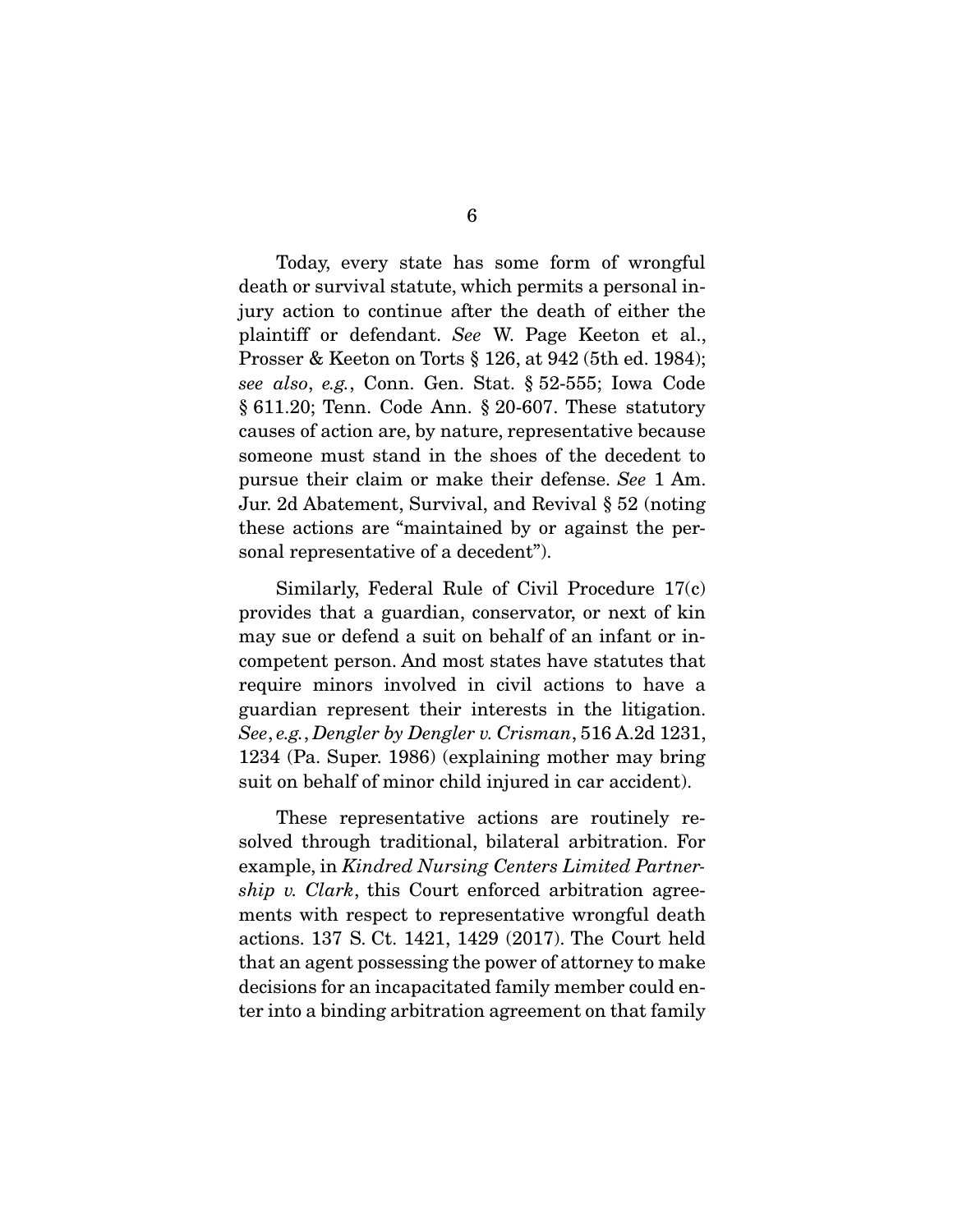member's behalf. It further concluded that the subsequent wrongful death action brought by a representative of the family member's estate must be arbitrated pursuant to that agreement. *Id.*

 In the employment context, representative wrongful death actions are also routinely resolved through bilateral arbitration. For example, the Texas Supreme Court has held that an arbitration agreement between an employee and employer, signed before the employee's death, requires the employee's wrongful death beneficiaries to arbitrate their wrongful death claims against the employer even though they did not sign the agreement. *See In re Labatt Food Serv., L.P.*, 279 S.W.3d 640 (Tex. 2009).

 In *Labatt*, the Texas Supreme Court relied on the fact that the cause of action available to beneficiaries under Texas's Wrongful Death Act is "entirely derivative of the decedent's right to have sued for his own injuries immediately prior to his death"—the "beneficiaries' claims place them in the exact 'legal shoes' of the decedent, and they are subject to the same defenses to which the decedent's claims would have been subject." *Id.* at 644. Other states send employee wrongful death actions to arbitration on the same grounds. *See*, *e.g.*, *Lindsey v. C&J Well Servs., Inc.*, No. 1:16-CV-019, 2018 WL 6268200, at \*4 (D.N.D. Nov. 30, 2018); *Bales v. Arbor Manor*, No. 4:08CV3072, 2008 WL 2660366, at \*1 (D. Neb. July 3, 2008).

 Unlike class actions, where there may be multiple, even thousands of, individualized claims and defenses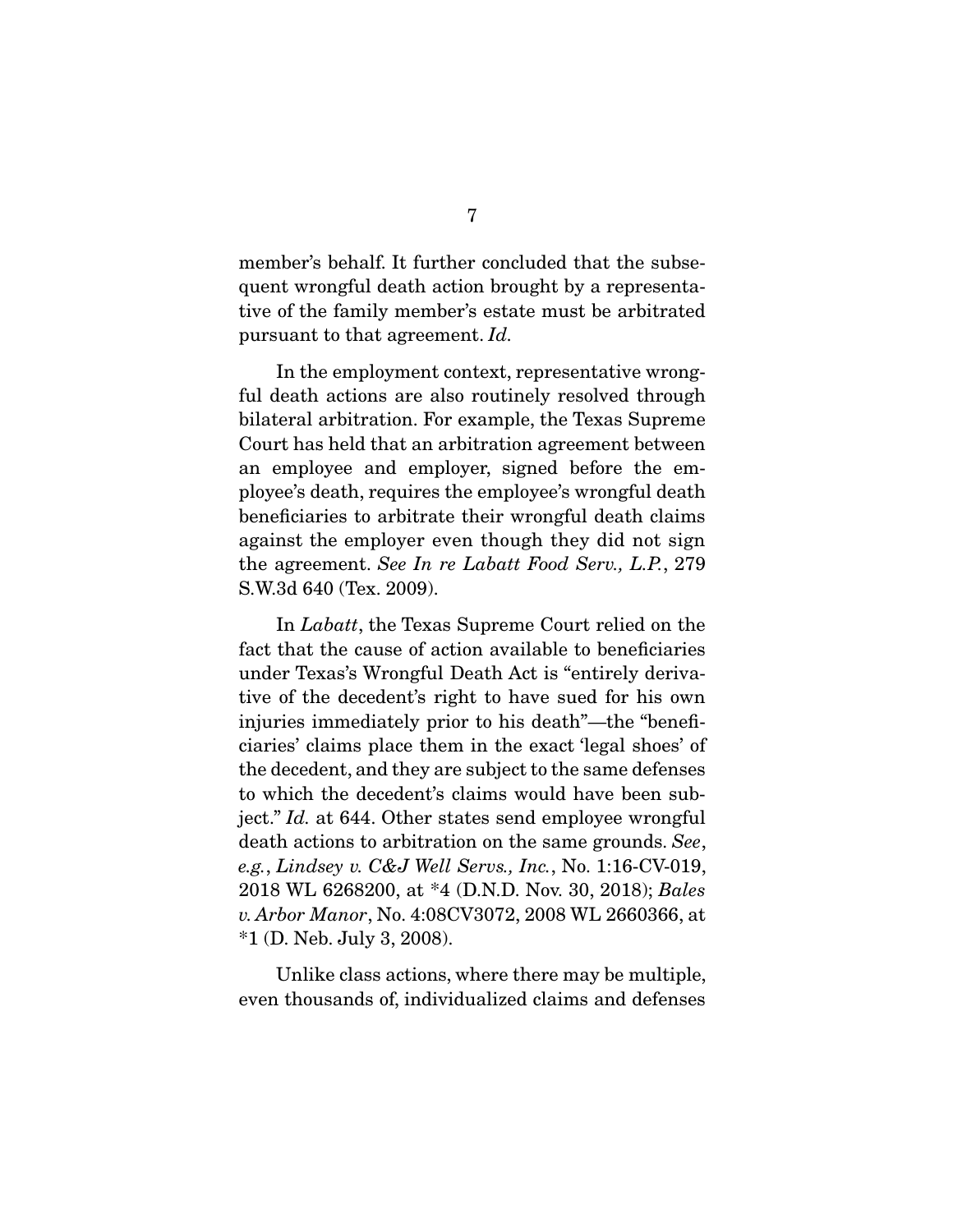that raise procedural complexities, these representative actions are bilateral or "one-on-one." The same claims and defenses are at play—they are just raised by a proxy. PAGA actions are no different. A single plaintiff steps into the shoes of the State, raising the same claims the State would have brought itself. These individualized representative actions proceed under the same streamlined procedures applicable to any other bilateral arbitration. Put another way, a representative action that does not aggregate separate claims belonging to different individuals—whether it's a wrongful death action or a PAGA claim—is a bilateral dispute that is fully compatible with the fundamental attributes of arbitration.

 A PAGA action may seem different than a wrongful death or guardian ad litem action since a PAGA action serves a public purpose. But there are many complex representative actions that, like PAGA actions, serve the interests of many but don't involve the formal aggregation of multiple claims. These too are compatible with traditional, bilateral arbitration.

 For example, shareholder derivative suits under Federal Rule of Civil Procedure 23.1 are representative actions that would be banned under the waiver language at issue in this case. *See* JA 86, 89. In these derivative actions, "a shareholder asserts on behalf of a corporation a claim [that belongs] not to the shareholder, but to the corporation." *Levine v. Smith*, 591 A.2d 194, 200 (Del. 1991). These representative actions "insure corporate accountability," "protecting corporations and minority shareholders against officers and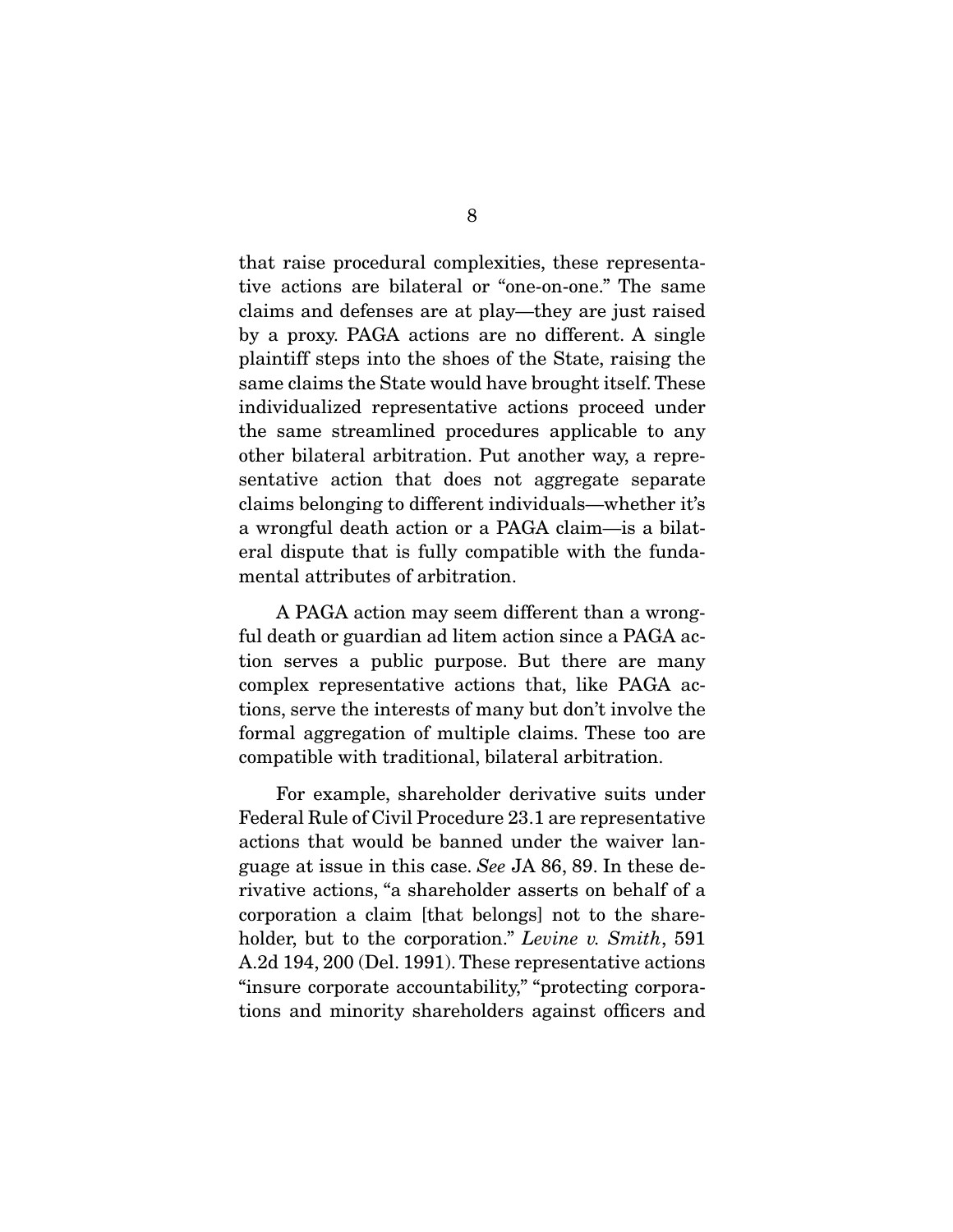directors who . . . place other interests ahead of those of the corporation." 19 Am. Jur. 2d Corporations § 1933; *see*, *e.g.*, *In re Wells Fargo & Co. S'holder Derivative Litig.*, 445 F. Supp. 3d 508, 515 (N.D. Cal. 2020), *aff 'd*, 845 F. App'x 563 (9th Cir. 2021) (shareholder derivative suit that secured a \$240 million settlement requiring meaningful corporate governance reforms to protect consumers and future investors).

 The arbitrability of shareholder derivative claims is widely accepted in close corporations and is potentially on the rise in public corporations. *See* Jeffrey A. Sanborn, *The Rise of 'Shareholder Derivative Arbitration' in Public Corporations: In Re Salomon Inc. Shareholders' Derivative Litigation*, 31 Wake Forest L. Rev. 337, 340 (1996); Sarah N. Lynch, *U.S. SEC's Piwowar urges companies to pursue mandatory arbitration clauses*, Reuters (July 17, 2017).<sup>3</sup> Close corporations have included arbitration clauses in negotiated shareholder agreements for many decades, requiring arbitration of shareholder derivative actions. *See*, *e.g.*, *In re Carl*, 32 N.Y.S.2d 410 (1942); *Lumsden v. Lumsden Bros. & Taylor Inc.*, 275 N.Y.S. 221 (1934). And courts have recognized the arbitrability of such representative actions brought on behalf of public corporations too. *See In re Salomon Inc. Shareholders' Derivative Litig.*, No. 91 CIV. 5500, 1994 WL 533595, at \*8 (S.D.N.Y. Sept. 30,

<sup>3</sup> https://www.reuters.com/article/us-usa-sec-arbitration/u-ssecs-piwowar-urges-companies-to-pursue-mandatory-arbitrationclauses-idUSKBN1A221Y.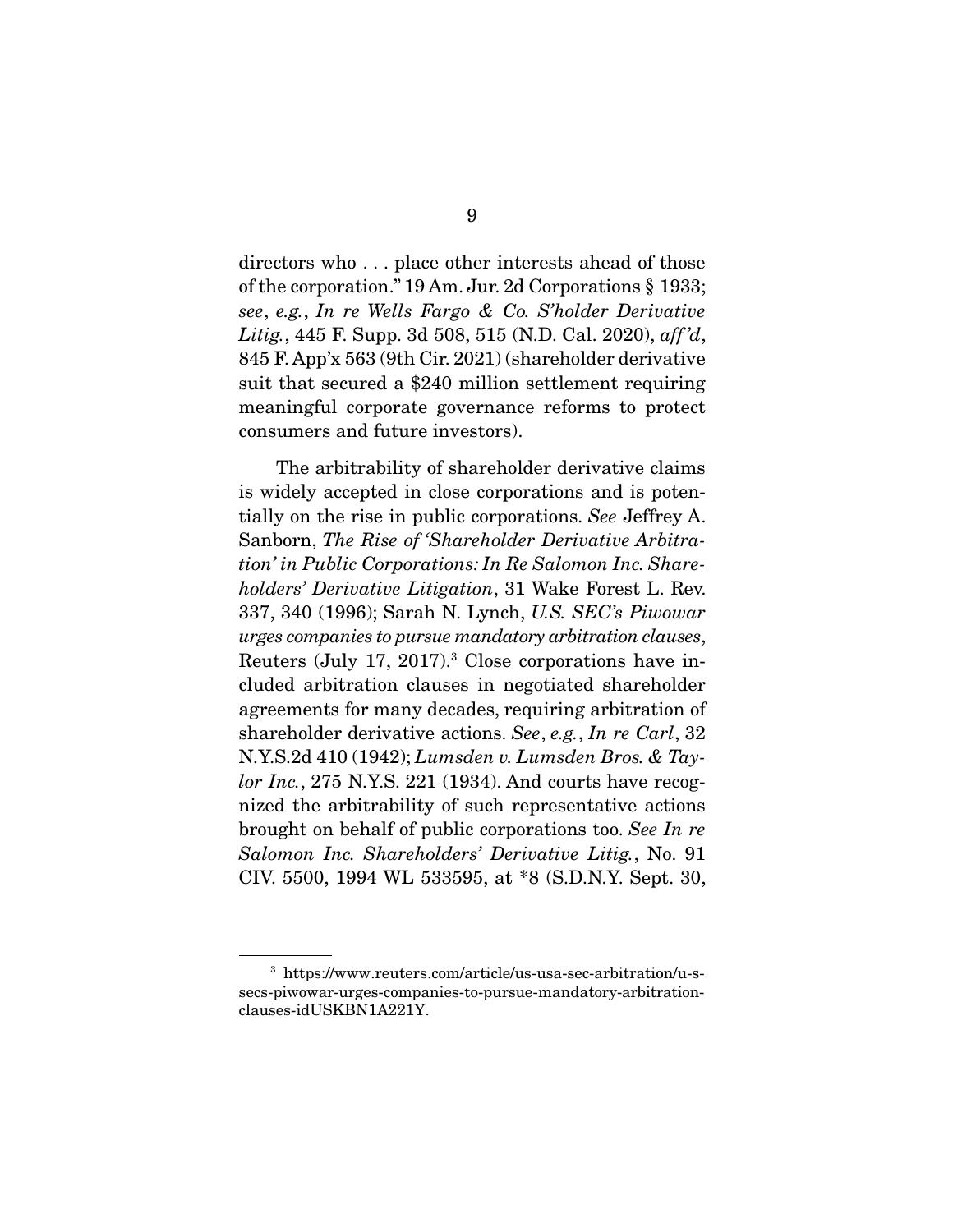1994) (approving use of arbitration in shareholder derivative suit on behalf of public corporation).

 A trustee may also bring an action on behalf of a trust. *See* 76 Am. Jur. 2d Trusts § 612. And if a trustee fails to properly protect the interests of beneficiaries, those beneficiaries may bring claims on behalf of the trust much like shareholders may bring claims on behalf of the corporation. *See* 16A Fletcher Cyc. Corp. § 8260.20. Representative actions by a trustee are often resolved through bilateral arbitration. *See* Arbitration—Trustee in bankruptcy, 1 Commercial Arbitration § 23:25.

 In the employment context, representative actions are often brought under the Employee Retirement Income Security Act ("ERISA"). The federal statute establishes fiduciary standards for private employers who sponsor employee benefit plans and for the entities that manage those plans. The statute also establishes a cause of action, empowering individual plan beneficiaries to seek damages *on behalf of the plan* for losses caused by a breach of a fiduciary duty. *See* 29 U.S.C. § 1132(a)(2); *LaRue v. DeWolff, Boberg & Assocs., Inc.*, 552 U.S. 248, 253 (2008).

 These ERISA actions brought on behalf of a benefit plan or trust are also arbitrable. *See Dorman v. Charles Schwab Corp.*, 780 F. App'x 510, 513 (9th Cir. 2019) (observing that "every circuit to consider the question" has held that such ERISA claims can be arbitrated); *Kramer v. Smith Barney*, 80 F.3d 1080, 1084 (5th Cir. 1996); *Williams v. Imhoff*, 203 F.3d 758, 767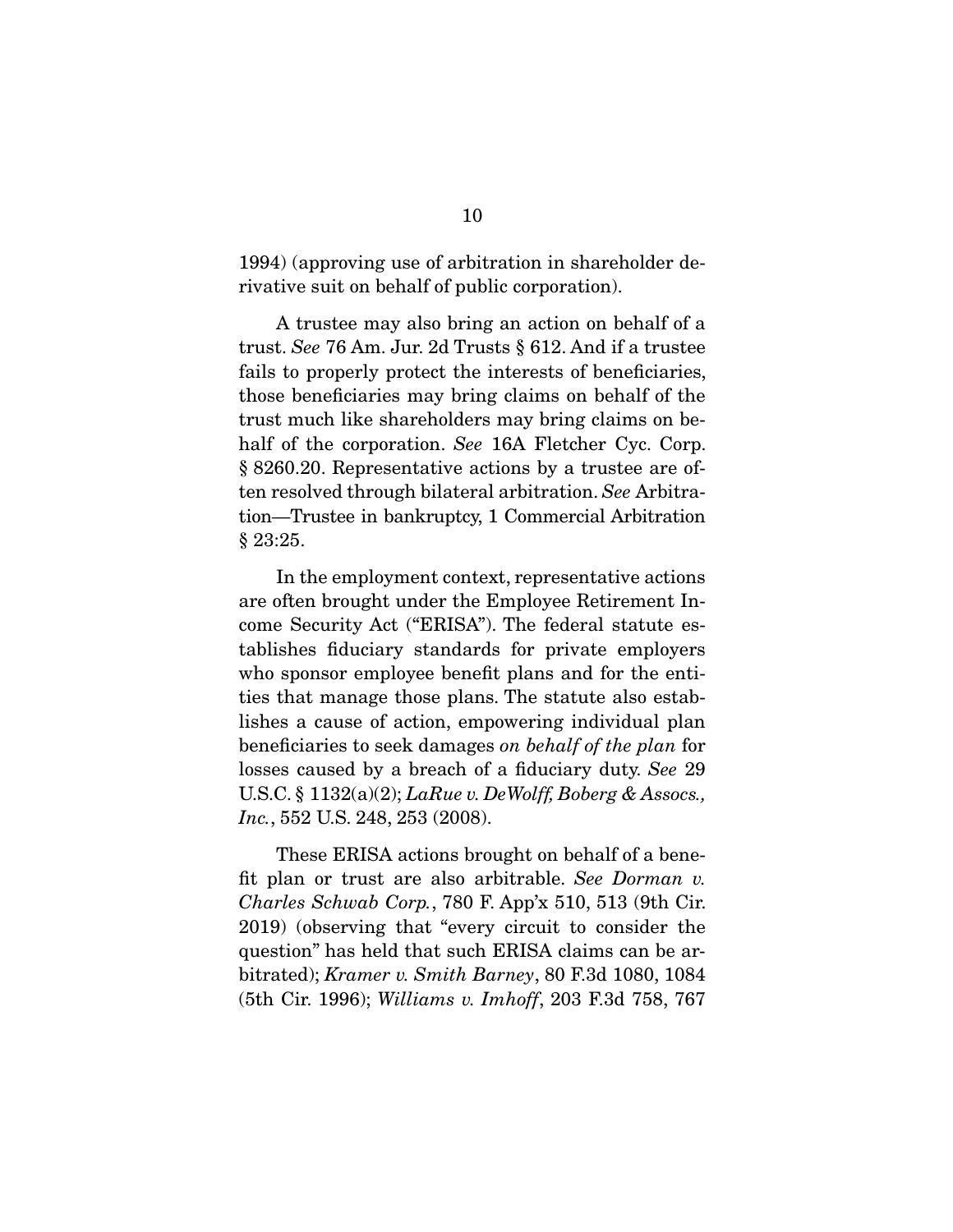(10th Cir. 2000); *Pritzker v. Merrill Lynch, Pierce, Fenner & Smith, Inc.*, 7 F.3d 1110, 1122 (3d Cir. 1993); *Bird v. Shearson Lehman*/*Am. Express, Inc.*, 926 F.2d 116, 122 (2d Cir. 1991); *Arnulfo P. Sulit, Inc. v. Dean Witter Reynolds, Inc.*, 847 F.2d 475, 479 (8th Cir. 1988); *see also Smith v. Bd. of Directors of Triad Mfg., Inc.*, 13 F.4th 613, 622 (7th Cir. 2021) (finding no conflict between the FAA and an ERISA action that authorizes one beneficiary to bring suit on behalf of the plan, seeking relief that benefits others).

 These representative actions on behalf of a corporation, trust, or benefit plan are still resolved through traditional, bilateral arbitration even though they seek relief that would impact the interests of many others. Because there is no formal aggregation of claims, there is no need for the "burdensome procedural formalities" necessary "to ensure absent parties are bound." *Concepcion*, 563 U.S. at 334. Similarly, a PAGA action under California law does not resolve any employee's individual claim; it seeks civil penalties on behalf of the State. *See Arias v. Super. Ct.*, 209 P.3d 923, 933 (Cal. 2009). Thus, the public-serving nature of a PAGA action does not make it incompatible with traditional arbitration.

 All these examples illustrate that representative actions come in many different forms and arise in many different areas of the law. Given the breadth of representative actions, the Court should not paint with a broad brush and assume all are the same. Collective and class actions like those at issue in *Concepcion* and *Epic Systems* may have a representative component,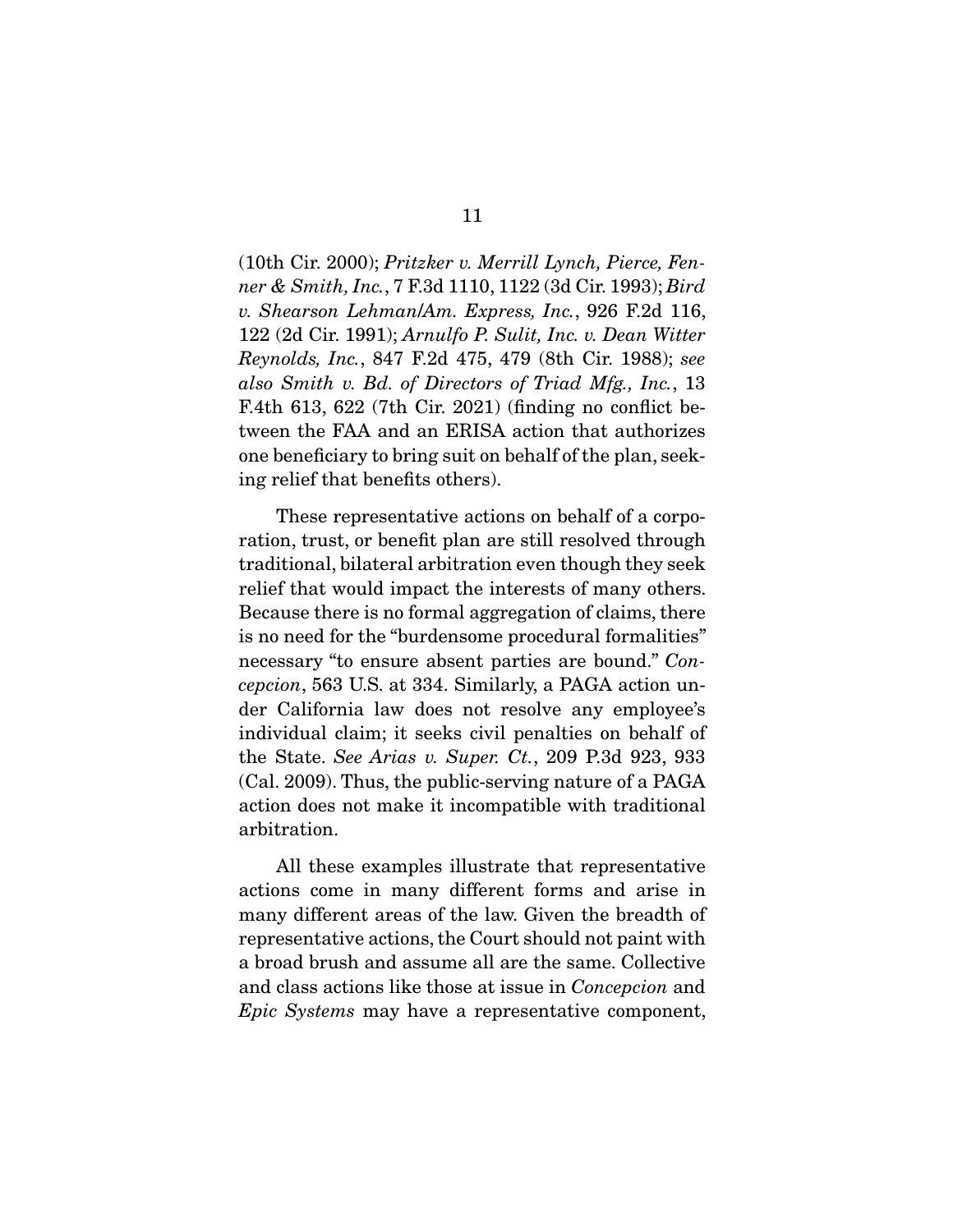but they also involve the aggregation of many individual claims. And it is that aggregation of multiple claims that triggers the "procedural morass" that makes the arbitration process "slower" and "more costly." *Concepcion*, 563 U.S. at 334.

 None of that is at stake in individualized representative actions, including PAGA actions. Instead, there is a single representative claim brought on behalf of a single entity—be it a decedent, child, corporation, trust, benefit plan, or State. Thus, the Court's reasoning in *Concepcion* should not control and the FAA should not preempt a state law that prohibits waivers of individualized, public-serving representative actions like PAGA.

### **II. A waiver of representative actions is a waiver of substantive rights.**

 A contractual waiver of representative actions is also unlike a class action waiver because it requires the signatories to forgo their substantive, not just procedural, rights. This Court has long recognized that arbitration agreements enforced under the FAA should not operate as a "prospective waiver of a party's right to pursue statutory remedies." *Mitsubishi Motors Corp. v. Soler Chrysler-Plymouth, Inc.*, 473 U.S. 614, 637, n.19 (1985). The prospective litigant must be able to effectively vindicate their statutory cause of action in the arbitral forum. *Italian Colors Rest.*, 570 U.S. at 235.

 Unlike class action waivers, a waiver of representative actions completely closes the door to certain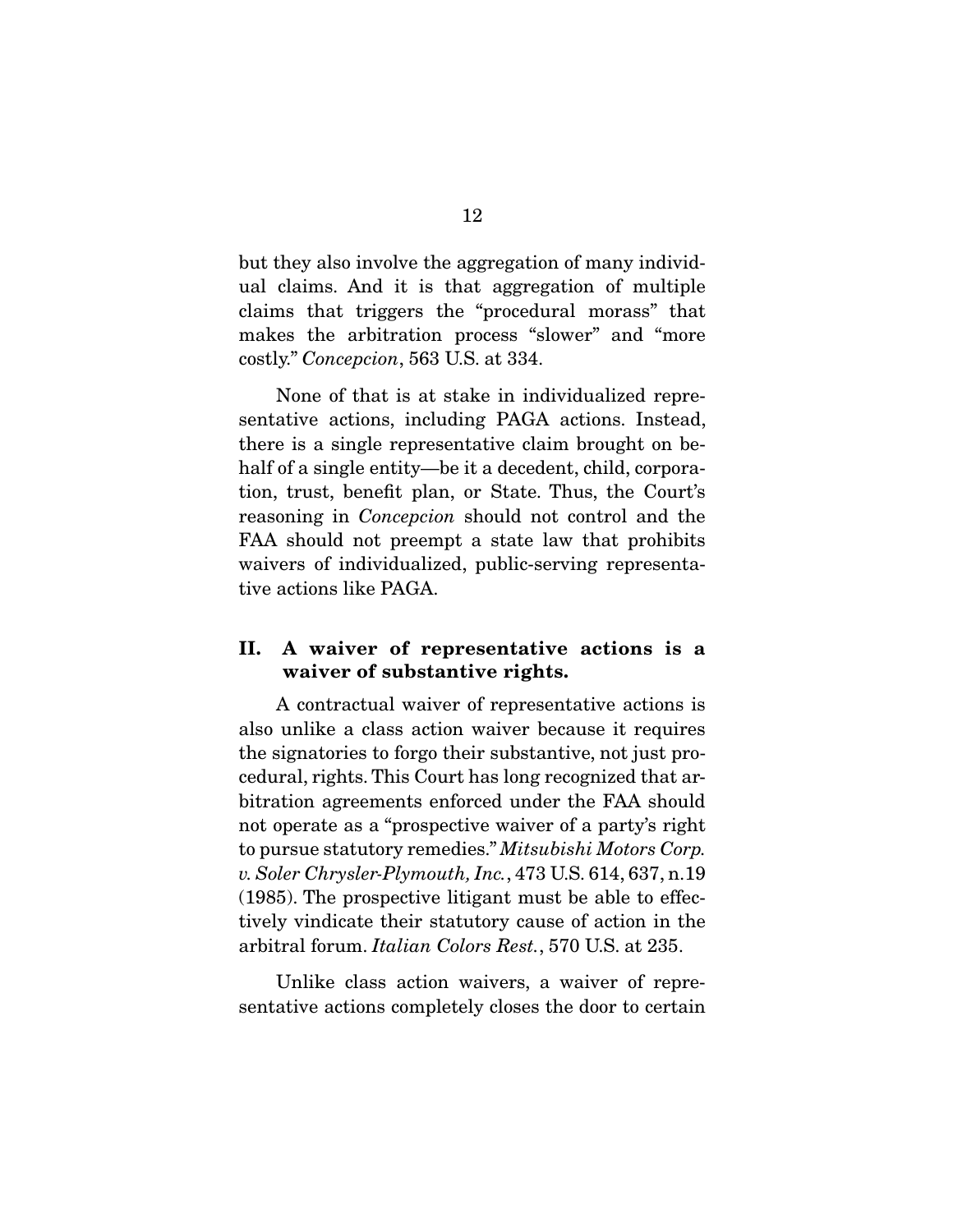substantive causes of action, making it impossible for plaintiffs to pursue their statutory rights. A class action waiver does not eliminate a plaintiff 's "*right to pursue* [a] remedy," *id.* at 236, because plaintiffs can still pursue their rights on an individual basis. But that's not the case for the larger category of representative actions—a category that includes, but is not limited to, claim-aggregating procedural devices like class and collective actions. Many statutory rights can only be secured through a representative action.

 For example, the statutory rights provided by the many state wrongful death and survival statutes are only available through representative actions. These statutes give the next of kin or a decedent's estate the right to bring damages claims on behalf of the decedent. If one is prohibited from bringing representative actions, there is no remedy at all. The decedent cannot seek justice on his own behalf from beyond the grave.

 Without representative actions under wrongful death and survival statutes there would be no retribution—no justice—in response to wrongful conduct that caused someone's death. *See*, *e.g.*, *Beer v. Islamic Republic of Iran*, No. 08-CV-1807-RCL, 2010 WL 5105174, at \*14 (D.D.C. Dec. 9, 2010) (sibling recovered damages on behalf of decedent brother after he was killed by suicide bomb); *Robinson Prop. Grp., Ltd. P'ship v. McCalman*, 51 So.3d 946, 947-48 (Miss. 2011) (family members recovered damages on behalf of teen killed by drunk driver).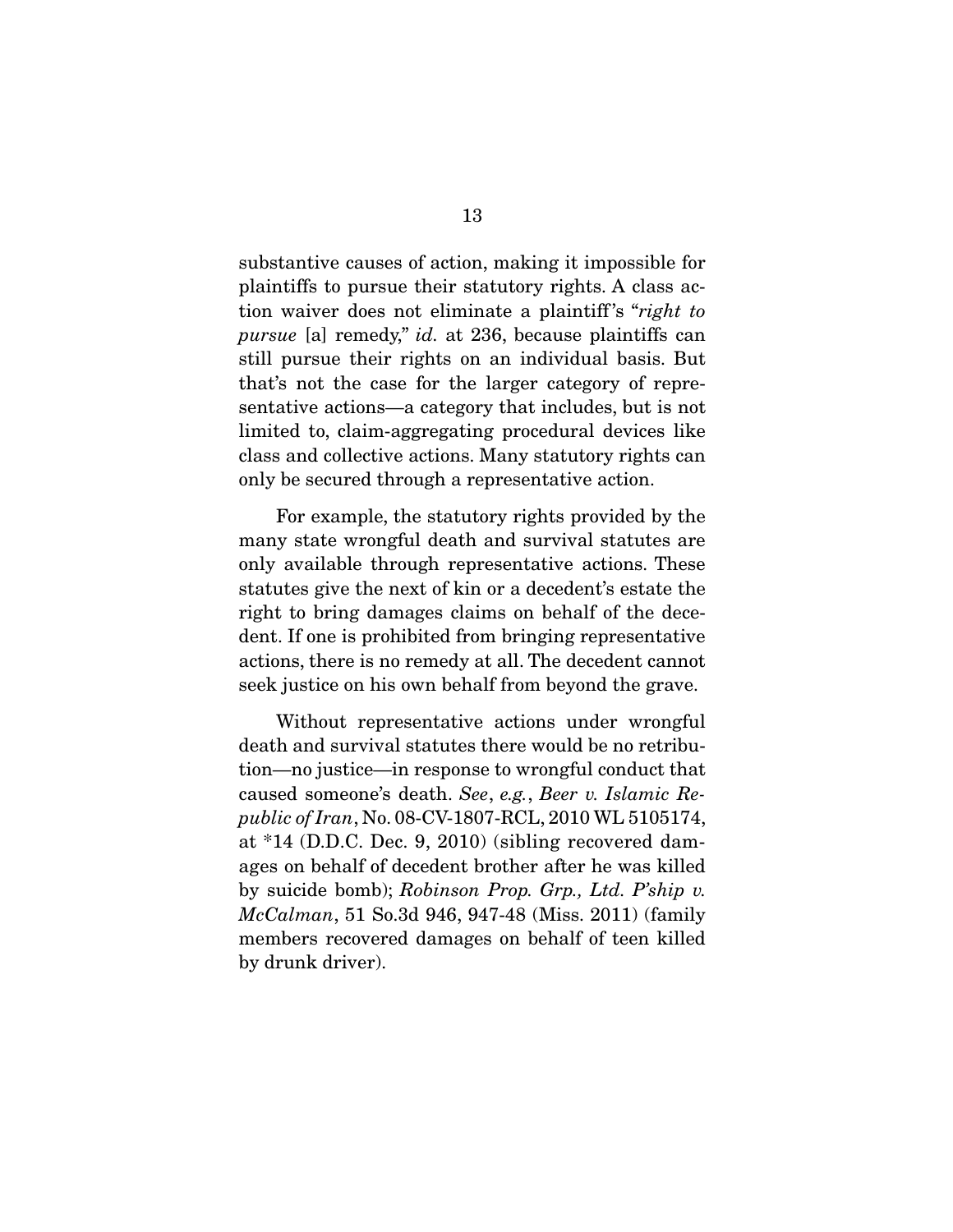Shareholder derivative suits are another example of a substantive right that can only be accessed through a representative action. "The overwhelming majority rule is that an action for injuries to a corporation cannot be maintained by a shareholder on an individual basis and *must* be brought derivatively." *Simmons v. Miller*, 544 S.E.2d 666, 674 (Va. 2001) (emphasis added) (citing cases). Similarly, in many states, the beneficiaries of a trust can *only* bring an action against the trustee through a derivative suit. *See Ellington Credit Fund, Ltd. v. Select Portfolio Servicing, Inc.*, 837 F. Supp. 2d 162, 188 (S.D.N.Y. 2011) (explaining that, in New York, "when an alleged injury is not unique to the plaintiff, a suit brought by a beneficiary against the trustees can only be brought derivatively").

 Likewise, with respect to ERISA, this Court has held that certain statutory causes of action alleging a breach of a fiduciary duty *must* be brought in a representative capacity. *See LaRue*, 552 U.S. at 251-52; *Mass. Mut. Life Ins. Co. v. Russell*, 473 U.S. 134, 142 (1985); *see also Nichols v. Alcatel USA, Inc.*, 532 F.3d 364, 376 (5th Cir. 2008) ("Based on *Russell*, many courts have held that claims for breach of fiduciary duty under  $\S 502(a)(2)$  must be brought in a representative capacity.").

 These examples all illustrate the same point: unlike a class action, which can reasonably be viewed as a procedural device that allows aggregation of claims that can also be brought individually, representative actions are often the *only* way to pursue the substantive right at issue. By permitting waivers of representative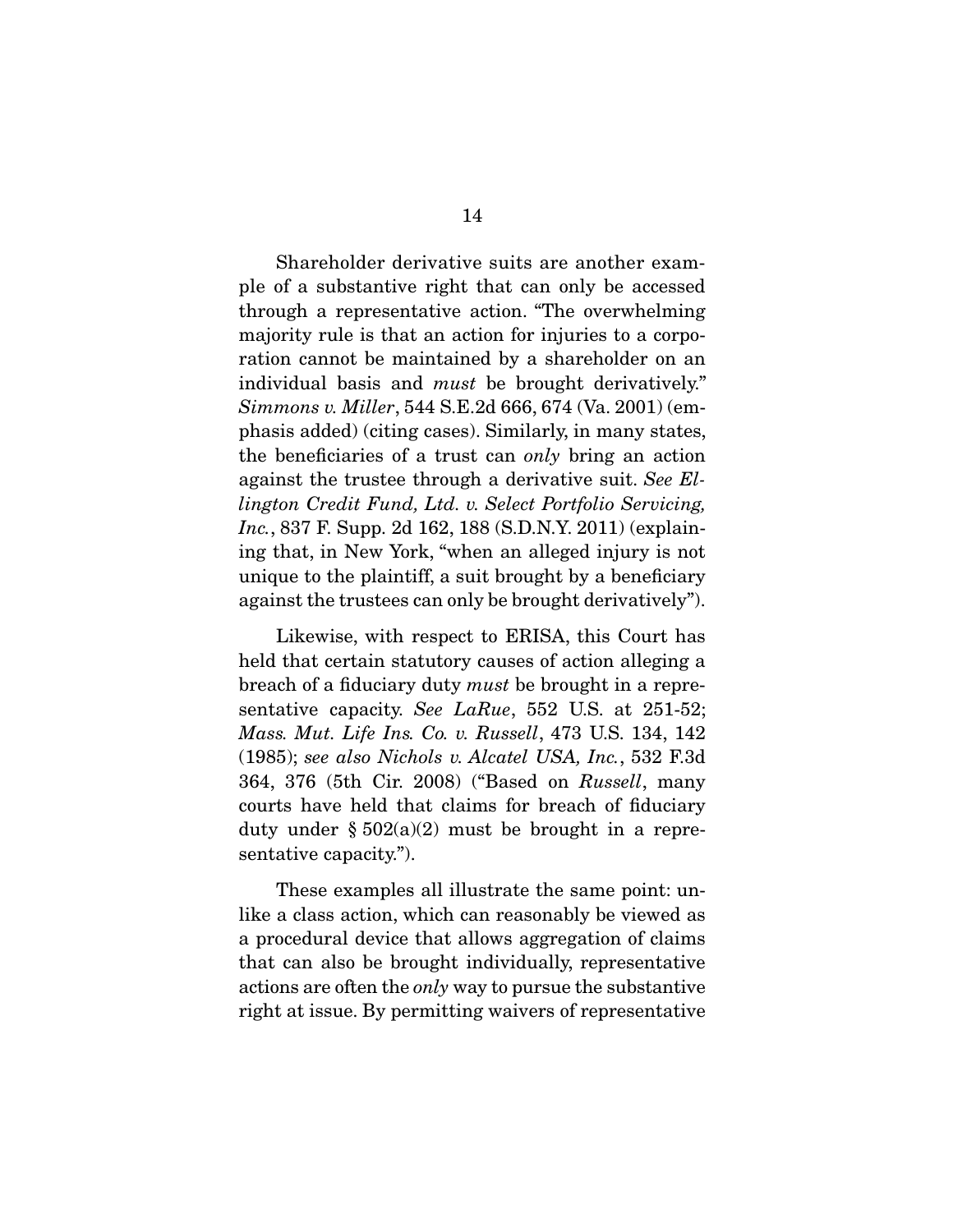actions in arbitration agreements, this Court would not just be funneling claims into bilateral arbitration, it would be eliminating claims altogether. That would run afoul of the Court's repeated recognition that arbitration agreements should not be used to strip people of their substantive, statutory remedies. *See Italian Colors Rest.*, 570 U.S. at 235; *Mitsubishi Motors Corp.*, 473 U.S. at 628.

 If this Court finds that the representative action waiver is enforceable here, it will be a green light for all sorts of actors to adopt such broad waiver language as a shield to evade liability all together—in any forum. Such a broad ban on all representative actions could begin appearing in employment medical benefit plans, admissions paperwork for nursing homes, or corporate bylaws outlining the rights of shareholders. The FAA would no longer facilitate an efficient means of resolving disputes, but instead be used to strip people of their substantive rights under state and federal law. That result would violate the spirit and letter of the FAA, and should be rejected.

--------------------------------- ♦ ---------------------------------